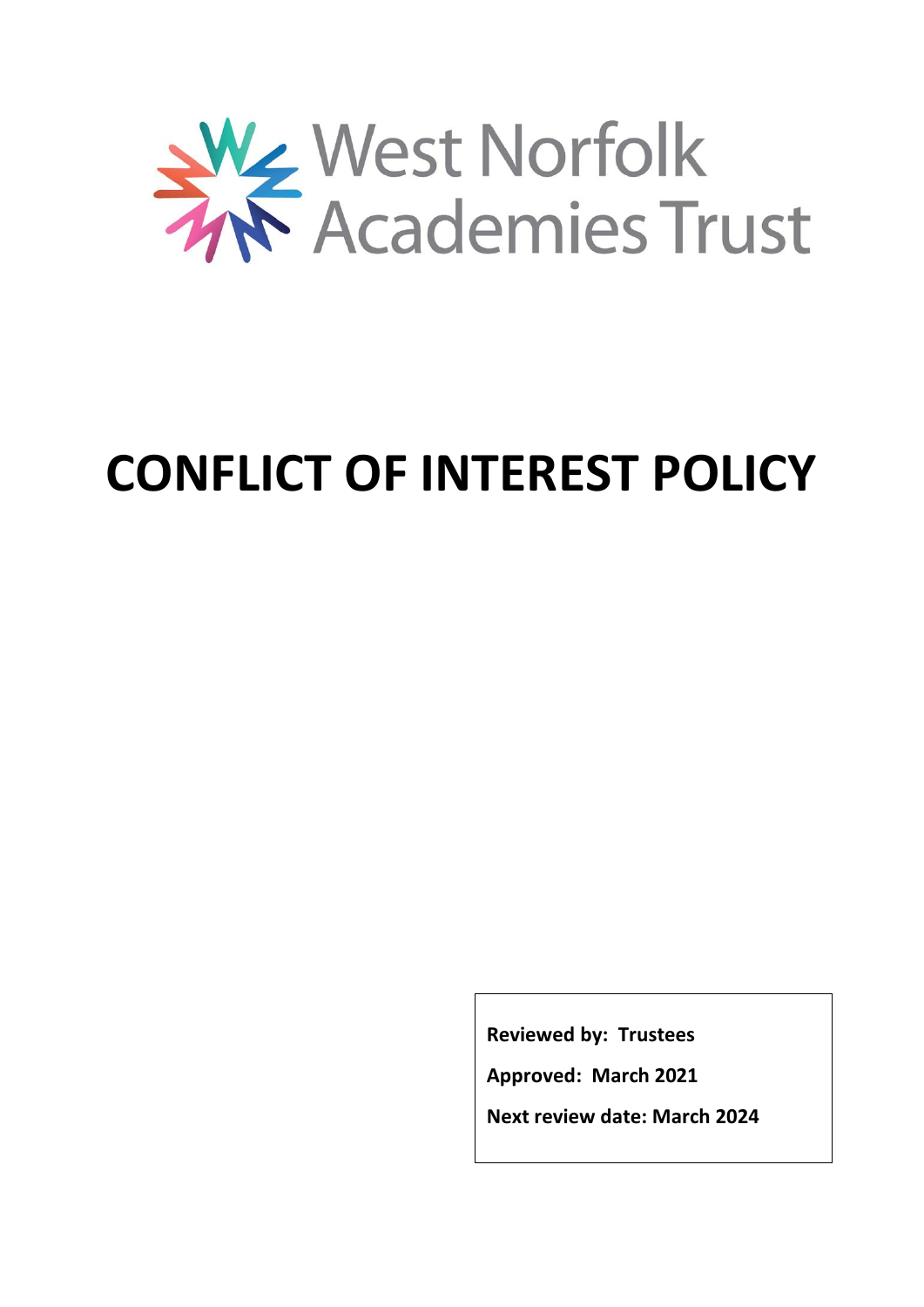#### **Contents**

| Statement of intent                                                                                                   | 1              |
|-----------------------------------------------------------------------------------------------------------------------|----------------|
| Legal framework                                                                                                       | 1              |
| Definition                                                                                                            | 1              |
| Identifying conflicts of interest                                                                                     | 2              |
| Articles of association                                                                                               | $\overline{2}$ |
| Interests which should be declared                                                                                    | $\overline{2}$ |
| Register of interests                                                                                                 | 2              |
| Declaring interests                                                                                                   | 3              |
| Removing conflicts of interest                                                                                        | 3              |
| Withdrawing from decision making                                                                                      | $3 - 4$        |
| Records of proceedings                                                                                                | 4              |
| Confidentiality                                                                                                       | 5              |
| Monitoring and enforcement                                                                                            | 5              |
| Policy circulation                                                                                                    | 5              |
| Appendix A - Annual conflicts of interest acknowledgement statement<br>and Declaration of Conflict/Business Interests | 6              |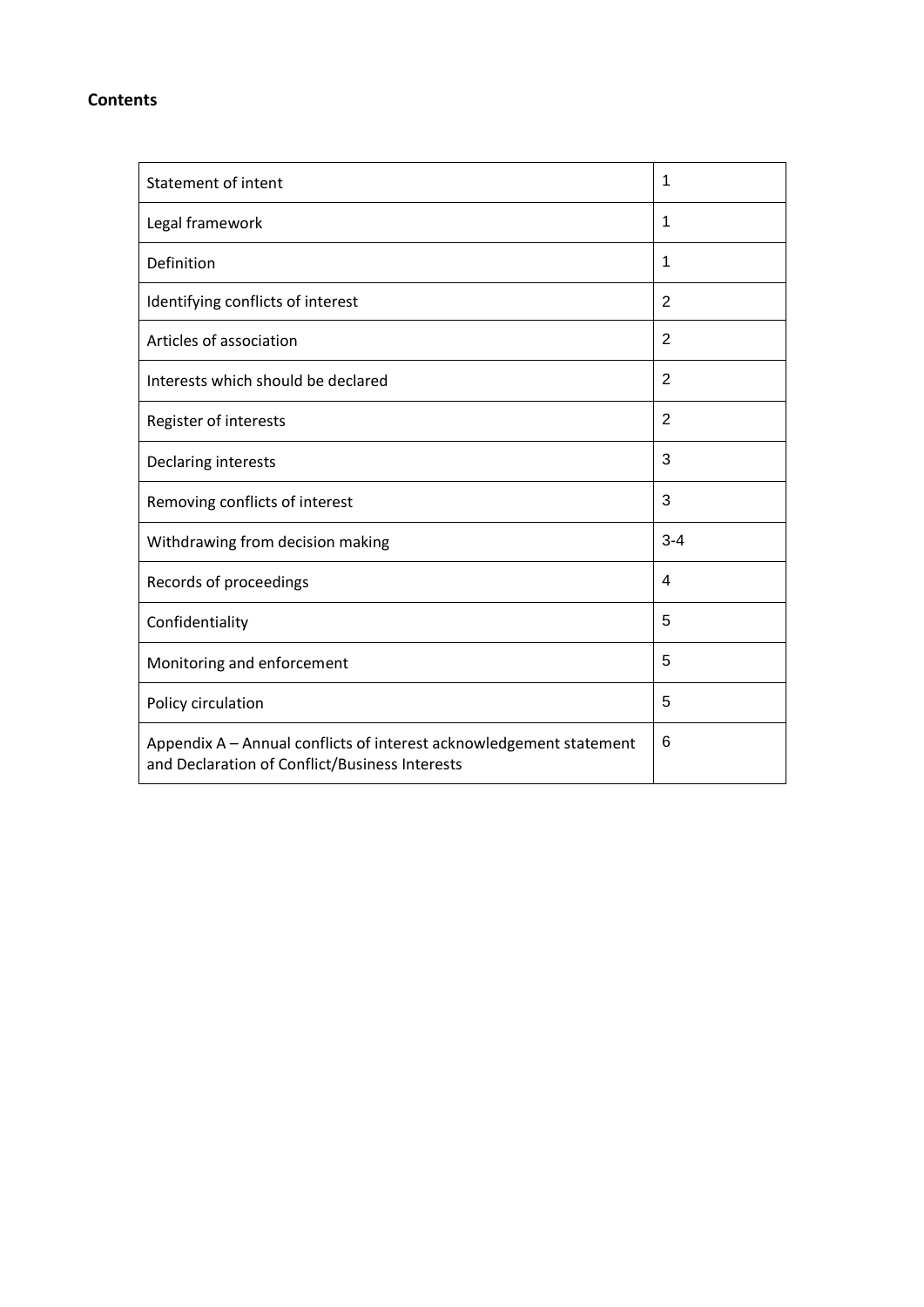#### **1. Statement of Intent**

- **1.1** This policy sets out the framework for ensuring that the decisions and decision-making processes at The West Norfolk Academies Trust are, and are seen to be, free from personal bias and do not unfairly favour any individual or company connected with any of the Academies.
- **1.2** Trustees and Governors and staff have an obligation to act in the best interests of the Trust and in accordance with its Articles of Association in order to avoid situations where there may be a potential conflict of interest.
- **1.3** Situations may arise where family interests or loyalties conflict with those of the Academies. They may create problems as they can inhibit free discussions, result in decisions or actions that are not in the interests of the Trust and risk the impression that the Trust has acted improperly.
- **1.4** The West Norfolk Academies Trust therefore intends to:
	- Ensure that every Trustee and Governor and staff member understands what constitutes a conflict of interest and that they have a responsibility to identify and declare any conflicts that might arise.
	- Record the conflict and the actions taken to ensure that the conflict does not affect the decision-making of The Trust.

#### **2. Legal framework**

- **2.1** This policy takes its legal framework from the following legislation and statutory guidance:
	- Companies Act 2006.
	- Conflicts of Interest: A Guide for Charity Trustees.
- **2.2** This policy must be read in conjunction with the following other policies:
	- Finance Handbook.
	- Trustee/Governor and/or staff Code of Conduct.

#### **3. Definition**

**3.1** The West Norfolk Academies Trust adopts the definition of the Charity Commission, which states that a conflict of interest is any situation where a Trustee/Governor's/employees personal interests or loyalties could, or could be seen, to prevent the Trustee/Governor/employee from making a decision in the best interests of the Trust.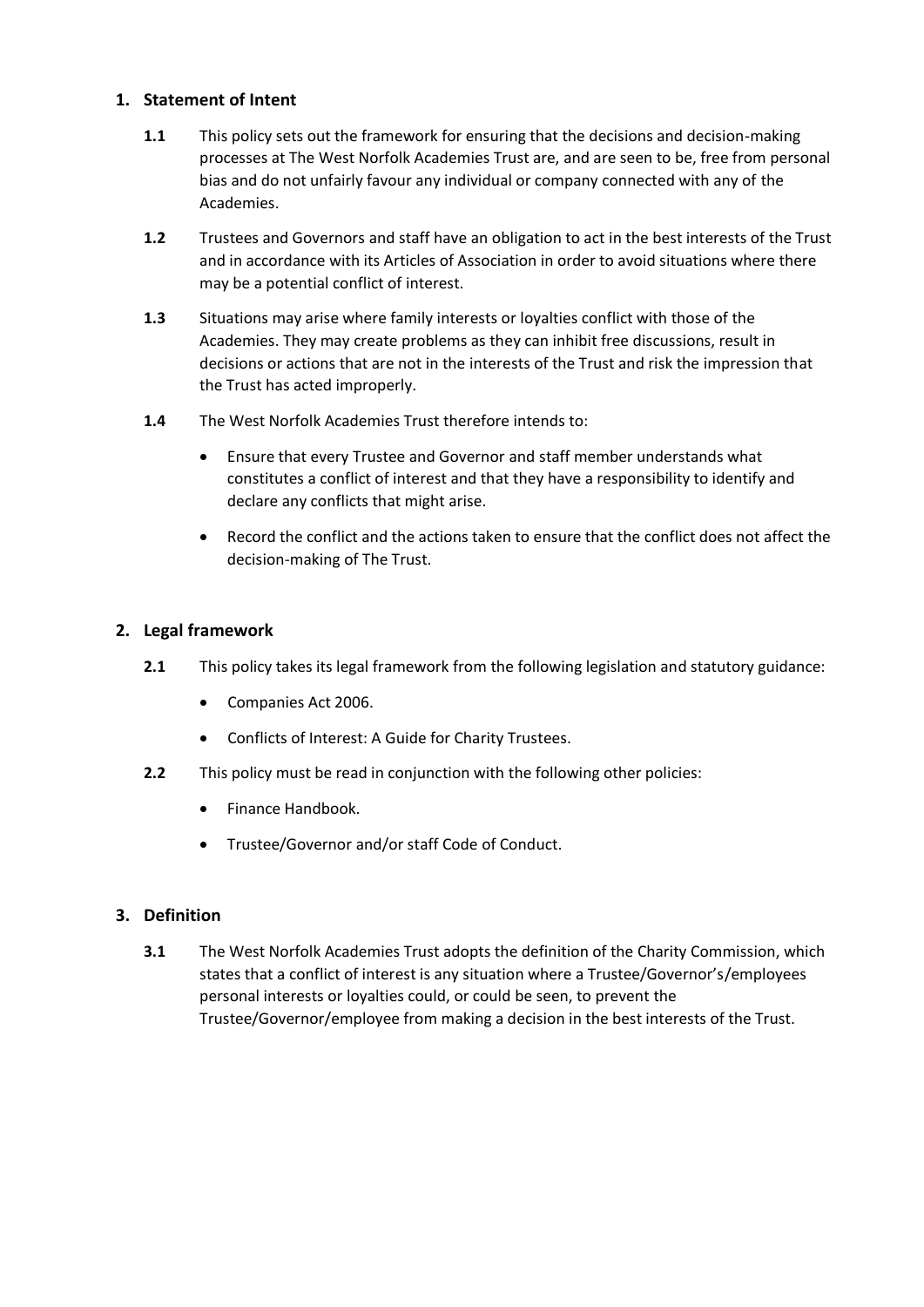#### **4. Identifying conflicts of interest**

- **4.1** The West Norfolk Academies Trust expects individual Trustees/Governors/employees and governing bodies to be able to identify any conflicts of interest at an early stage.
- **4.2** Individual Trustees/Governors/employees who fail to identify and declare any conflicts of interest will also fail to comply with their personal legal responsibility to avoid conflicts of interest and act only in the best interest of the Trust and its pupils.
- **4.3** The Trustees and governing bodies must ensure that any conflicts of interest do not prevent them from making a decision only in the best interests of the Trust and its pupils.

#### **5. Articles of Association**

- **5.1** The Trust's Articles of Association (para 98) state:
	- Any Trustee/Governor who has or can have any direct or indirect duty or personal interest (including but not limited to any Personal Financial Interest) which conflicts or may conflict with his duties as a Trustee/Governor shall disclose that fact to the Trustee/Governors as soon as he becomes aware of it. A Trustee/Governor must absent himself from any discussions of the Trustee/Governor in which it is possible that a conflict will arise between his duty to act solely in the interests of the Trustees and, Trustee/Governors and any duty or personal interest (including but not limited to any Personal Financial Interest).

#### **6. Interests which should be declared**

- **6.1** Trustees/Governors/Senior Employees will be expected to declare the following interests:
	- Holding another public office.
	- Being an employee, director, advisor or partner of another business or organisation.
	- Pursuing a business opportunity.
	- Having a professional or legal obligation to someone else.
	- Having a beneficial interest in a trust.
	- Having received a gift, hospitality, or other benefit from someone / an organisation.
	- Being a spouse, partner, relative or close friend of someone who has one of these interests.

#### **7. Register of interests**

**7.1** Trustees/Governors/Senior employees should keep an updated record of any conflicts of interest in the Trust's register of interests, which is maintained by the Clerk to the Trustees and kept in the Trust office.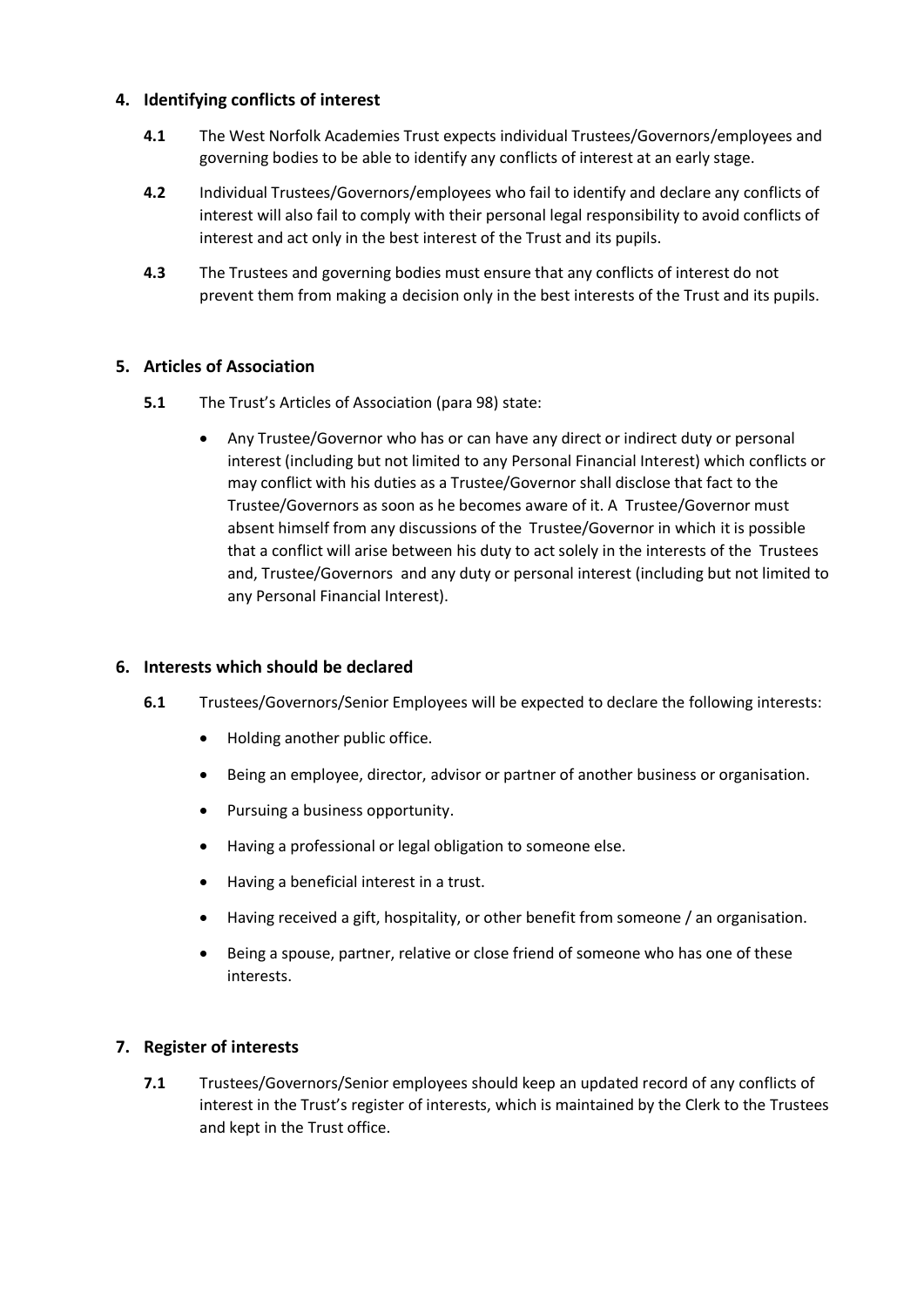#### **8. Declaring interests**

- **8.1** Trustees/Governors/Senior employees should have a standard agenda item at the beginning of each meeting to declare any actual or potential conflicts of interest.
- **8.2** Trustees/Governors/Senior employees should declare any interest which he / she has in an item to be discussed, at the earliest possible opportunity and before any discussion of the item itself.
- **8.3** If a Trustee/Governor/Senior employee is uncertain whether or not he / she is conflicted, he / she should declare the issue and discuss it with the other Trustees/Governors.
- **8.4** If a Trustee/Governor/Senior employee is aware of an undeclared conflict of interest affecting another Trustee/Governor/Senior employee, then he / she should notify the other Trustees/Governors or the Chair.

#### **9. Removing conflicts of interest**

- **9.1** Trustees/Governors/Senior Employee must consider the conflict of interest so that any potential effect on decision-making is eliminated.
- **9.2** Trustees/Governors/Senior employee must follow any legal or governing document requirements on how a conflict of interest must be handled, but may, in serious cases, decide that removing the conflict of interest itself is the most effective way of preventing it from affecting their decision-making. Serious conflicts of interest include, but are not limited to, those which:
	- Are so acute and extensive that the Trustees/Governors/Senior employee are unable to make their decisions in the best interest of the Trust and its pupils, or could be seen to be unable to do so.
	- Are present in significant or high risk decisions of the Trustees/Governors/Senior Employees.
	- Mean that effective decision-making is regularly undermined or cannot be managed in accordance with the required or best practice approach.
	- Are associated with inappropriate Trustee/Governor/Senior Employee benefit.

#### **10. Withdrawing from decision-making**

- **10.1** Where there is a proposed financial transaction between a Trustee/Governor/Senior Employee and the Trust, or any transaction of arrangement involving Trustee/Governor/Senior employee benefit:
	- The benefit must be authorised in advance by the Finance Committee. If there is no Finance Committee meeting planned within the time frame of authorisation being required, then the Chair of the Finance Committee and one other finance Trustee/Governor can be contacted to authorise the benefit. If the person affected is the Chair of the Finance Committee then the Chair of the Trustees plus one other finance Trustee/Governor must authorise the benefit.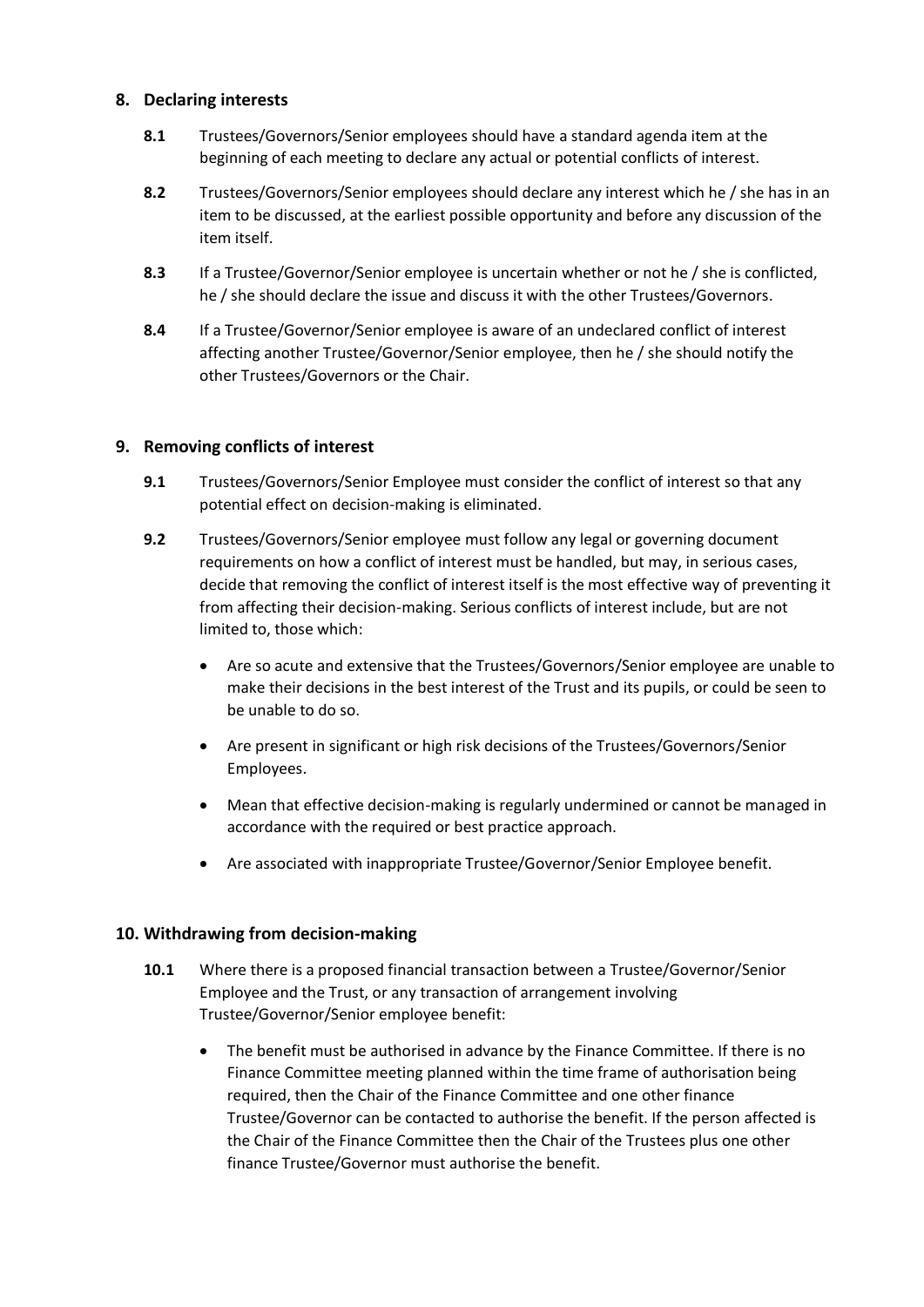- The Trustees and governing body expects the affected Trustee/Governor/ Senior Employee to be absent from any part of any meeting where the issue is discussed or decided.
- The affected individual should not vote or be counted in deciding whether a meeting is quorate.
- **10.2** Where there is a conflict of loyalty and the affected Trustee/Governor/Senior Employee does not stand to gain any benefit and there are no specific governing document or legal provisions about how the conflict of loyalty should be handled, the affected Trustee/Governor/Senior Employee should declare the interest.
- **10.3** The remainder of the governing body must then decide what level of participation, if any, is acceptable on the part of the conflicted Trustee/Governor/Senior Employee. The options might include, but are not limited to, deciding whether the conflicted Trustee/Governor/Senior Employee:
	- Having registered and fully declared the interest, can otherwise participate in the decision.
	- Can stay in the meetings where the decision is discussed and made, but not participate.
	- Should withdraw from the decision-making process in the way described above.
- **10.4** In deciding which course of action to take regarding a conflict of interest, Trustees/Governors/Senior Employees:
	- Must always make their decisions only in the best interest of the Trust and its pupils.
	- Should always protect the Trust's reputation and be aware of the impression that their actions and decisions may have on those outside the Trust.
	- Should always be able to demonstrate that they have made decisions in the best interests of the Trust and its pupils, and independently of any competing interest.
	- Should require the withdrawal of the affected Trustee/Governor/Senior Employee from any decisions where the Trustee's/Governor's/Senior Employees other interest is relevant to a high risk or controversial Trustee/Governor/Senior employee's decision or could, or be seen to, significantly affect the Trustee/Governor's decision-making at the Trust.
	- Can allow a Trustee/Governor/Senior employee to participate where the existence of his / her other interest poses a low risk to decision-making in the Trust's interest, or is likely to have only an insignificant bearing on his / her approach to an issue.
	- Should be aware that the presence of a conflicted Trustee/Governor/Senior Employee can affect trust between Trustees/Governors, could inhibit free discussion, and might influence decision-making in some way.
- **10.5** Trustees/Governors can, before their discussion, ask a Trustee/Governor/Senior Employee who is withdrawing, to provide any information necessary to help make the decision in the best interests of the Trust and its pupils.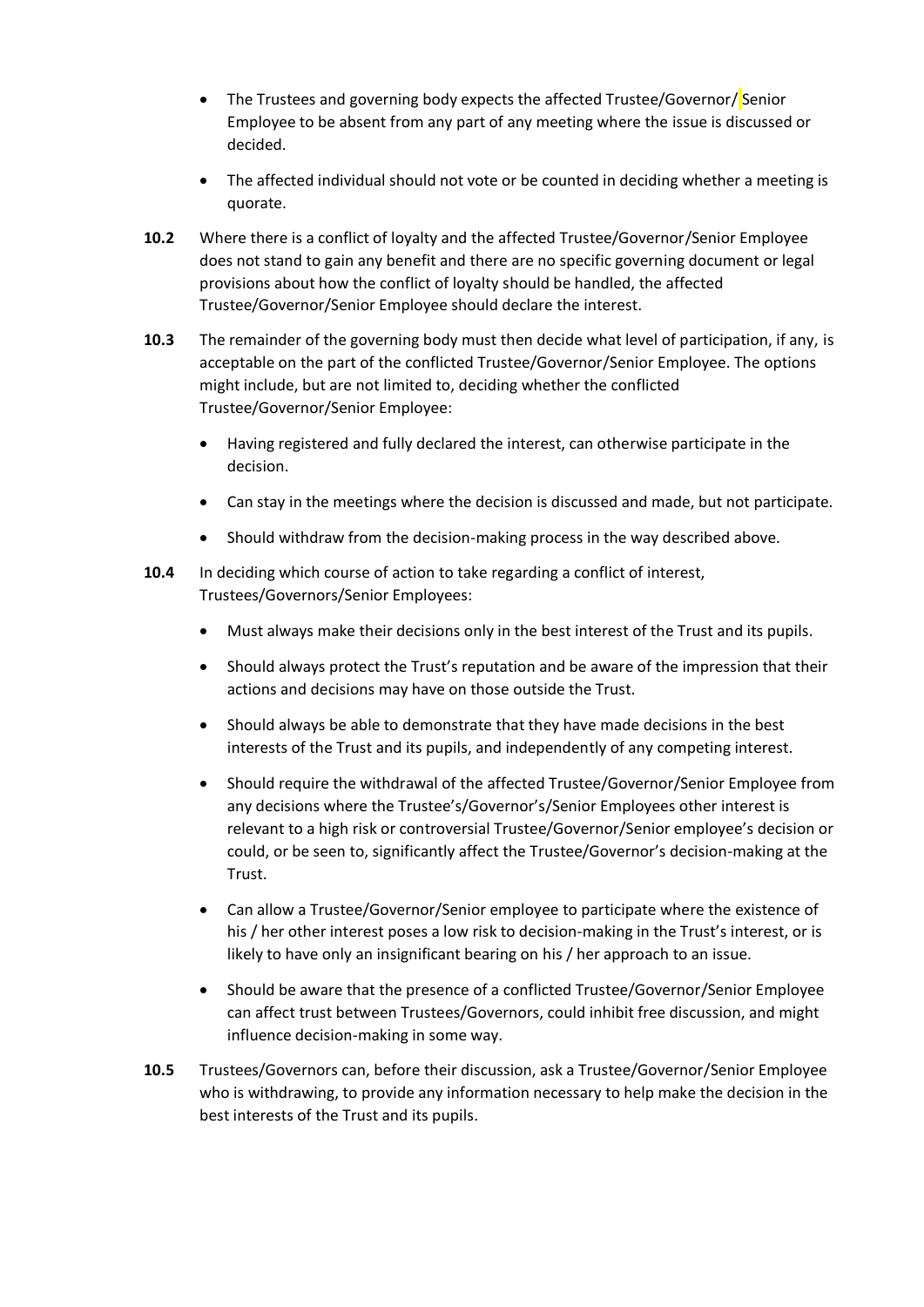#### **11. Records of proceedings**

**11.1** Trustees/Governors should record in the minutes, details of any and all discussions on potential conflicts of interests and the decisions made.

#### **12. Confidentiality**

**12.1** Trustees/Governors/Senior Employees cannot use information obtained at the Trust for their own benefit or that of another organisation if it has been obtained in confidence or has special value such as commercial sensitivity.

#### **13. Monitoring and Enforcement**

- **13.1** The Audit Committee of The West Norfolk Academies Trust will carry out continuous monitoring of its activities and members to ensure that any conflicts of interest are identified and mitigated as soon as possible.
- **13.2** Trustees/Governors/Senior Employees who fail to declare an interest and are found to be in conflict with the best interests of the Trust will be expected to explain to the Trustees his / her reasons for their omission.
- **13.3** Members may decide to terminate the membership of the relevant Trustee/Governor/Senior Employee, if he / she is found to have knowingly and deliberately failed to declare an interest and has brought the Trust into disrepute.

#### **14. Policy circulation**

- **14.1** This policy will be circulated to every Trustee/Governor/ and member of a committee, who shall annually sign a statement which affirms that he / she has:
	- Received a copy of the policy.
	- Has read and understood the policy.
	- Has agreed to comply with the policy.
	- Employees will be issued the policy on commencement of employment as part of the Trusts induction procedure
- **14.2** This policy will be included in the publication scheme on the Trust's website and will be made available to the public.